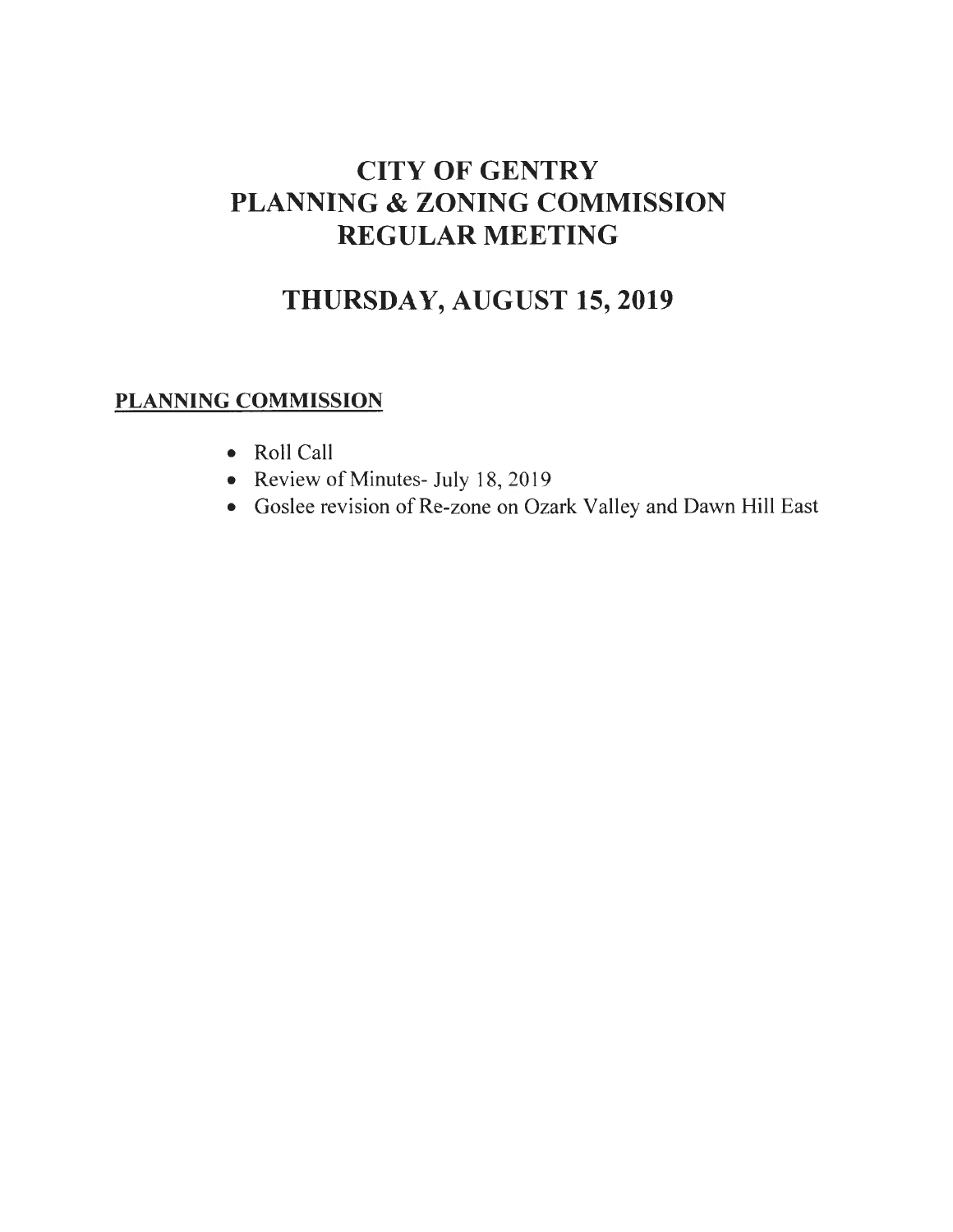### **CITY OF GENTRY PLANNING & ZONING COMMISSION**

#### **THURSDAY, JULY 18, 2019**

The Planning and Zoning Commission of the City of Gentry, Arkansas met on July 18, 2019 at 7:00 p.m. for a regular meeting at the Gentry Court Chambers. Chairman Mike Parks called the meeting to order.

#### **MEMBERS PRESENT**

#### **MEMBERS ABSENT**

Mike Parks Wanda Meyer Jay Williams Danny Feemster Paul Church Tammy Runyan

Jim Kooistra

**Others in Attendance:** City Clerk Jenny Trout, City Attorney Joel Kurtz, Mark Smithson, Janie Parks, Maxine Foster, Patrick Foy and ROP Developer Representative.

#### **PUBLIC HEARING**

#### **1. Petition for Rezoning: Julian Goslee; Dawn Hill Place**

After lengthy discussion and multiple voices of concern from neighboring landowners regarding the request for rezone from R1 to R2, Chairman Mike Parks closed the public hearing session.

#### **PLANNING COMMISSION**

| <b>Roll Call:</b> Meyer-yes | Runyan-yes | Kooistra-absent |
|-----------------------------|------------|-----------------|
| Williams-absent             | Church-yes | Feemster- yes   |

#### **Minutes of the June 20, 2019 Regular Meeting:**

**Motion:** Church- To approve the minutes as presented **Second:** Feemster **Roll Call:** Church-yes Feemster- yes Meyer-yes **Motion Passed.**  Runyan- yes

#### **1) Julian Goslee- Rezone**

**Motion:** Church- to recommend the Goslee Rezone to City Council for approval from R1 to R2 **Second:** NONE **Motion:** Meyer- to leave the recommended rezone as is at Rl **Second:** Feemster **Roll Call:** Church- No Feemster- yes Meyer- yes Runyan- yes **Motion passed.**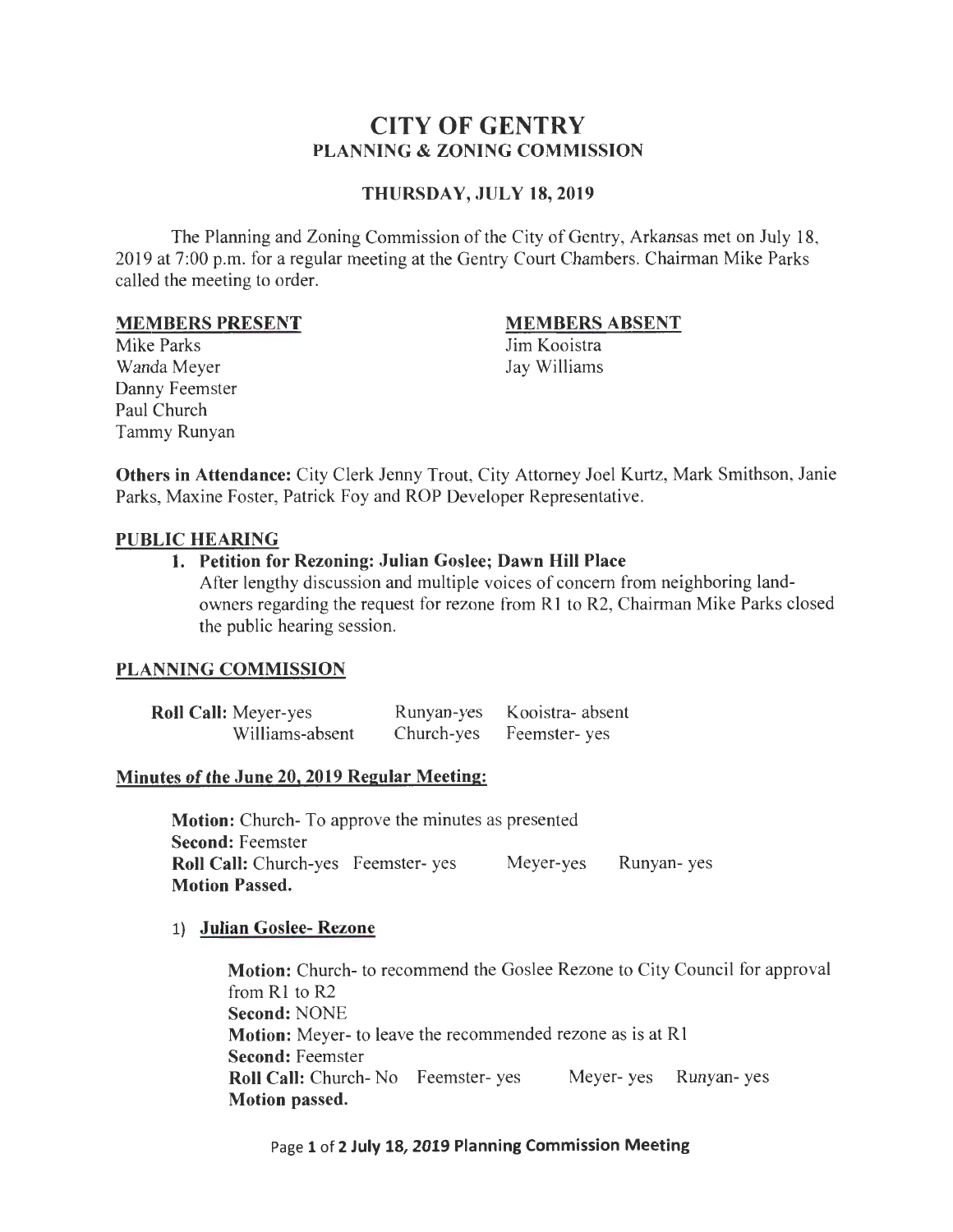#### **2) Rustic Ridge Sub-Division- Patrick Foy,- Preliminary Plan w/Checklist**

Patrick Foy presented the Preliminary Plan with Checklist. After some discussion and further review by the Planning Commission, the items on the checklist were reviewed and checked off.

**Motion:** Runyan: to approve the Preliminary Plat, to include additional lighting **Second:** Meyer **Roll Call:** Church- yes Meyer- yes Runyan-yes Feemster- yes **Motion passed.** 

#### **3) Petit Lot Split**

After consideration of the presented lot split and discussion of the septic location

**Motion:** Church- to approve the lot split with further review of the septic location **Second:** Runyan **Roll Call:** Church- yes Feemster- yes Meyer- yes Runyan- yes **Motion passed.** 

With no further business, Chairman Mike Parks entertained a motion to adjourn.

**Motion:** Meyer- to adjourn this meeting **Second:** Runyan **All in Favor-** yes **NONE Opposed: Motion passed, meeting adjourned.** 

Jenny Trout: Planning Commission Secretary/City Clerk

Mike Parks, Planning Committee Chairman